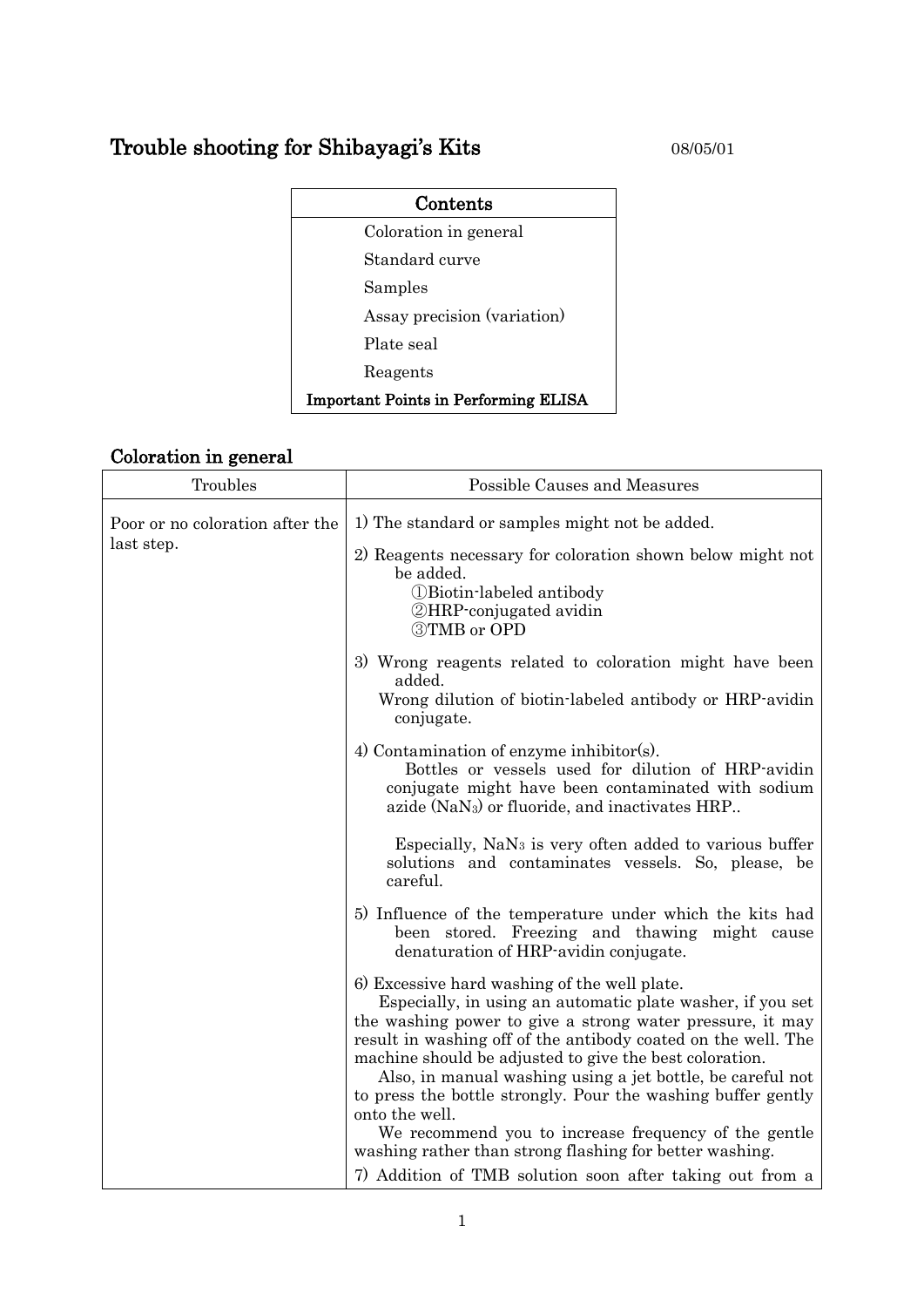|                                                                                                                                       | refrigerator might cause poor coloration owing to low<br>temperature. All the reagent solutions for ELISA should be<br>used after fully warmed up to room temperature $(20-25\textdegree C)$                                                                                                                                                                                                                                             |
|---------------------------------------------------------------------------------------------------------------------------------------|------------------------------------------------------------------------------------------------------------------------------------------------------------------------------------------------------------------------------------------------------------------------------------------------------------------------------------------------------------------------------------------------------------------------------------------|
| Satisfactory absorbance was<br>obtained<br>by<br>the<br>not<br>the<br>densitometer<br>though<br>coloration is apparent to the<br>eye. | The plate-reader might not be adjusted to the correct<br>wavelength (450nm for TMB). $\Rightarrow$ Check the reader and<br>adjust the wavelength. In the case of a filter-type<br>plate-reader, check the wavelength of the filter, and replace<br>for right one when wrong.                                                                                                                                                             |
| The wells showed coloration<br>before the addition of reaction<br>stopper.                                                            | The chromogenic substrate TMB used in our assay kits<br>shows bluish color when oxidized by HRP at the neutral pH,<br>and turns to yellow orange color under an acidic pH caused<br>by addition of sulfuric acid (the reaction stopper). This color<br>absorbs the light of 450nm wave length. So, the coloration<br>before the addition of the reaction stopper is natural.<br>Coloration<br>After enzyme action After reaction-stopper |
| All the wells showed high<br>coloration.                                                                                              | TMB solution might have been oxidized by some agents                                                                                                                                                                                                                                                                                                                                                                                     |

## Standard curve

| Troubles                                                                                                                                                | Possible Causes and Measures                                                                                                                                                                                                                                                                                                                                                                                                                                                                                                        |
|---------------------------------------------------------------------------------------------------------------------------------------------------------|-------------------------------------------------------------------------------------------------------------------------------------------------------------------------------------------------------------------------------------------------------------------------------------------------------------------------------------------------------------------------------------------------------------------------------------------------------------------------------------------------------------------------------------|
| Flat standard curve.<br>All the wells for the standard<br>showed<br>low<br>very<br>curve<br>coloration, though<br>sample<br>wells gave good coloration. | Standard solutions are not added.<br>In the dilution of original standard solution, other solution<br>than the right original standard solution might be used, or<br>simply the original standard solution was forgotten.                                                                                                                                                                                                                                                                                                           |
| Flat standard curve.<br>All the wells for both the<br>standard curve and samples<br>showed very low coloration.                                         | Please, read the section of coloration in general.                                                                                                                                                                                                                                                                                                                                                                                                                                                                                  |
| Absorbance<br>of the<br>blank<br>$(0$ conc.) was higher than that<br>of the lowest standard.                                                            | 1) Possibility of edge effect.<br>Wells locating at the edge (rows 1 and 12, and lines A and<br>H) of a well-plate are liable to be influenced by heat from<br>outside circumstances, and the reactions in those wells may<br>proceed more rapidly or more slowly than in other inside<br>wells. We call this phenomenon "edge effect".<br>Sometimes, a well-plate, kit reagents, and samples which<br>have been stored in a refrigerator are used soon after taken<br>out while they are still cooler than room temperature, wells |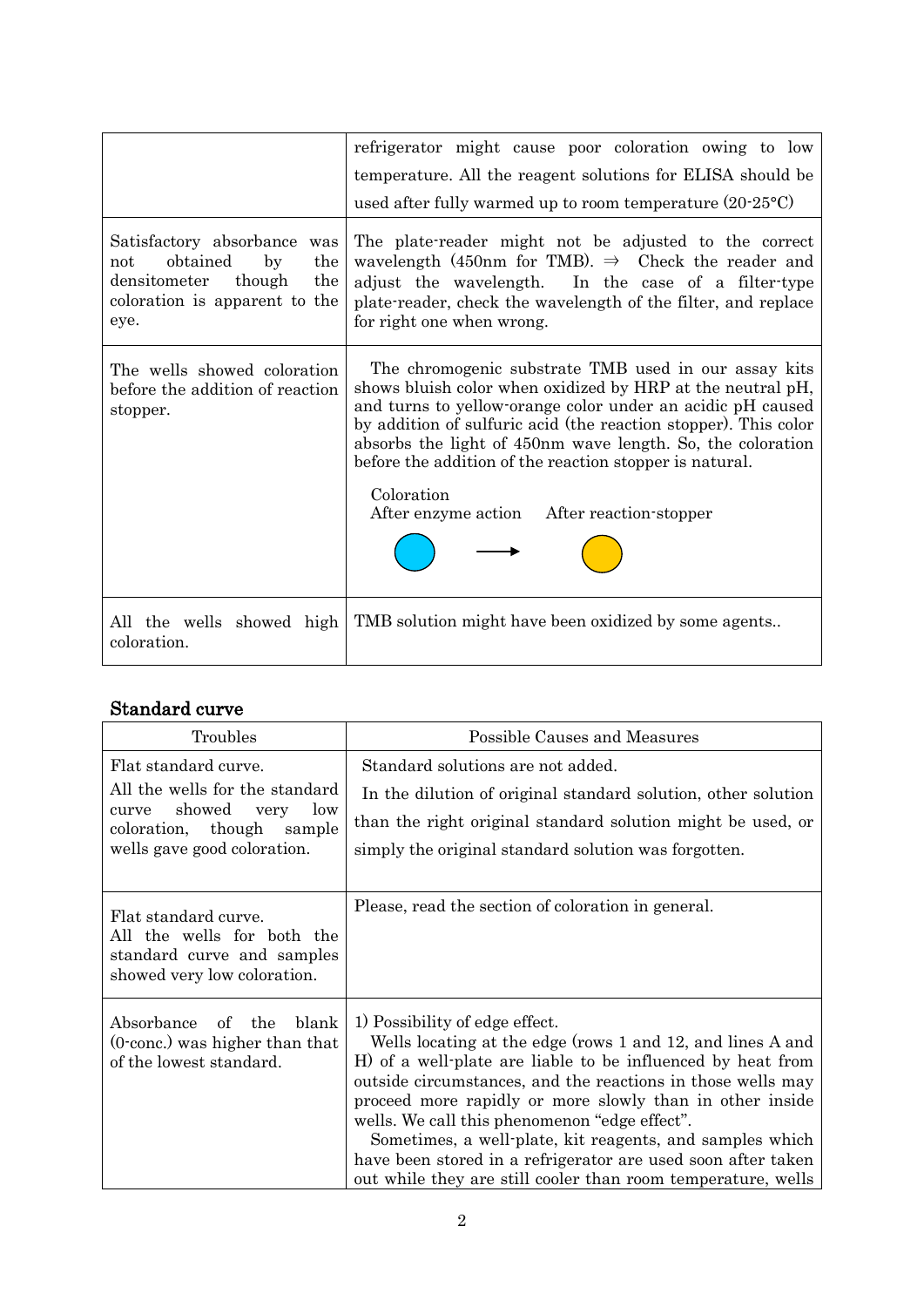| at the plate edge would be warmed up than other inside<br>wells, causing reactions to proceed rapidly.                         |
|--------------------------------------------------------------------------------------------------------------------------------|
| In winter those wells may be heated by warm air derived                                                                        |
| from a heater and a radiant heat from a stove or a steam                                                                       |
| heater.                                                                                                                        |
| As a result, the absorbance wells along the edge may be                                                                        |
| higher than those of low standards, or in duplicated                                                                           |
| standard wells those wells located along the edge of the                                                                       |
| plate always give higher absorbance than corresponding                                                                         |
| inside wells.                                                                                                                  |
| To minimize the edge effect, 1) get back well-plates,                                                                          |
| reagents, and sample fully to the room temperature, 2)                                                                         |
| avoid working near heat source and away from the outlet of                                                                     |
| air conditioner, and 3) cover the well-plate with a                                                                            |
| transparent or semi-transparent plastic box twice bigger                                                                       |
| than the plate during incubation process.                                                                                      |
| The wells used for blank are in most cases located at A1-A2                                                                    |
| or H1-H2 (in duplicated standard wells). And are most liable                                                                   |
| to be influenced by the edge effect.                                                                                           |
| One possible cause of the edge effect on such blank wells                                                                      |
| may be heat from the fingers which keep holding the                                                                            |
| well-plate during the addition of TMB solution. Please, do                                                                     |
| not hold the well-plate. To avoid the holding, we recommend                                                                    |
| the use of "non-slip sheet"A very cheap and thin rubber                                                                        |
| sheet generally used under a doormat. In our laboratory, we                                                                    |
| cut such sheet to a size a little bigger than a well-plate, then<br>put a plate on it. By doing this the plate will never move |
| while pipetting without holding.                                                                                               |
| If you do not like to use non-slip sheet, just hold the plate                                                                  |
| at a side with a fingertip to minimize the heat transfer.                                                                      |
|                                                                                                                                |
| 2) Possibility of dried-up well                                                                                                |
| The long interval between the end of washing buffer                                                                            |
| removal and addition of the reagent solution of the next step                                                                  |
| may cause the dryness of the wells owing to the air stream                                                                     |
| from the air conditioner.                                                                                                      |
| Please, check such possibility and try to make the interval                                                                    |
| as short as possible.                                                                                                          |
| 3) Wrong dilution of reagent supplied as concentrated                                                                          |
| solution. Please, check the dilution procedure.                                                                                |
| 4) Incomplete washing and carry-over.                                                                                          |
| If you use an automatic plate washer, check the                                                                                |
| aspiration and washing volumes, and the amount of solution                                                                     |
| left in the well. Do not use pipette in washing.                                                                               |
| In order to avoid carry over, every addition of the reagent                                                                    |
| solution and washing buffer (including standard solutions)                                                                     |
| should start from the blank wells to higher standard wells.                                                                    |
| Especially in the first addition of washing buffer after the                                                                   |
| reaction between the coated antibody and standard/sample                                                                       |
| solution, we recommend you to use a repeating dispenser set                                                                    |
| at 250µl to add washing buffer. In the second washing<br>downward, a flashing bottle with a nozzle will do.                    |
|                                                                                                                                |
| 5) Possibility of excessive reaction                                                                                           |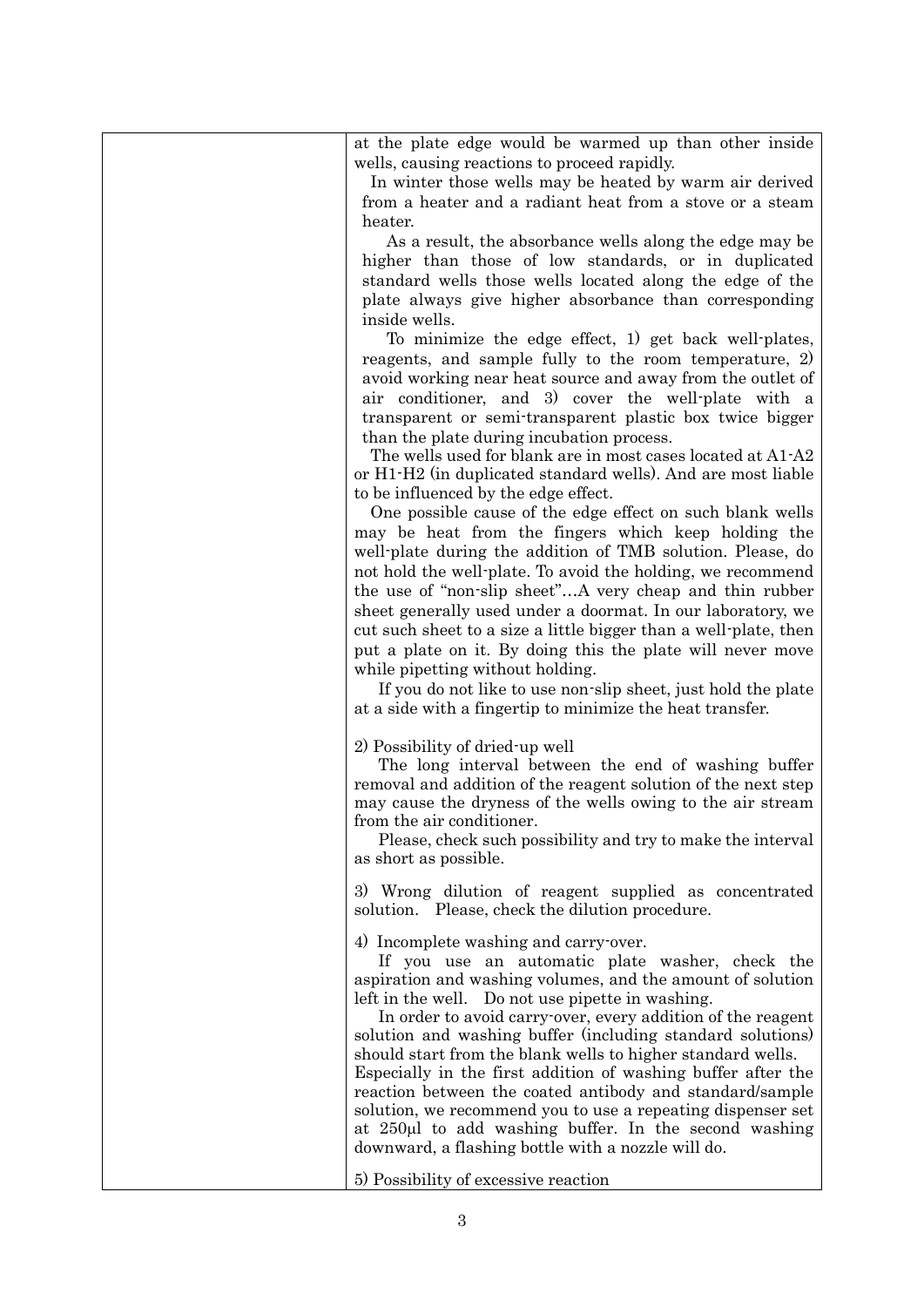|                                                                                                                                   | Incubation of the well-plate must be carried out at the<br>right temperature for the right period indicated in the<br>instruction paper.                                                                                                                                                                                               |
|-----------------------------------------------------------------------------------------------------------------------------------|----------------------------------------------------------------------------------------------------------------------------------------------------------------------------------------------------------------------------------------------------------------------------------------------------------------------------------------|
| Absorbance of the standard<br>decreased<br>when<br>standard<br>concentration increased.                                           | Order of the standard solutions might be reversed.                                                                                                                                                                                                                                                                                     |
| The standard curve obtained<br>was not smooth.                                                                                    | There might be some mistake in the serial dilution of the<br>original standard solution. Pay attention to volumes of<br>standard and buffer solutions and enough mixing.<br>For beginners, we recommend to use serial dilution with<br>the interval of 1/2. This will helpful in avoiding dilution<br>mistake.                         |
| The standard curve obtained<br>moved toward right than that<br>the<br>instruction<br>shown<br>in<br>paper.                        | 1) The standard preparation might have been denatured.<br>2) The wrong initial dilution of the original standard<br>solution.<br>3) The vortex mixing in the dilution of original standard<br>solution might not be enough, and the mixture might not be<br>homogeneous.<br>4) The reaction period might not be enough by any mistake. |
| In duplicated standards, those<br>wells located along the edge of<br>the plate always gave higher<br>absorbance than inner wells. | This may due to "edge effect". Please, read above section<br>describing the edge effect.                                                                                                                                                                                                                                               |

# Samples

| Troubles                                                                                                                                                             | Possible Causes and Measures                                                                                                                                                                                                                                                                                                                                                                                                                                                                                 |
|----------------------------------------------------------------------------------------------------------------------------------------------------------------------|--------------------------------------------------------------------------------------------------------------------------------------------------------------------------------------------------------------------------------------------------------------------------------------------------------------------------------------------------------------------------------------------------------------------------------------------------------------------------------------------------------------|
| Assay<br>values<br>not<br>were<br>samples<br>obtained<br>because<br>gave lower absorbance than<br>that of blank though the<br>standard curve seemed to be<br>normal. | 1) In case NaF-coated blood-sampling tubes are used, or<br>$NaN3$ is added to assay sample as a preservative, they may<br>influence the enzyme action of HRP though wells are washed<br>before the addition of HRP-conjugate. The best way is not to<br>use NaF and NaN <sub>3</sub> . The preservative NaN <sub>3</sub> can be replaced<br>with ProClin 300 (final concentration, 0.02-0.01%). In some<br>kits, heparin is harmful for antigen-antibody reaction. We<br>rather recommend serum than plasma. |
|                                                                                                                                                                      | Inactivation of the substance to be<br>2)<br>measured.<br>Inactivation may happen during storage of samples. Blood<br>samples should be snap-frozen and stored at lower than<br>$-35$ °C, preferably ultra-low temperature like $-60$ °C. Addition<br>of a kallicrein inhibitor like aprotinin $(100~500KIU/ml)$ is<br>recommended. We suggest examining the best procedure to                                                                                                                               |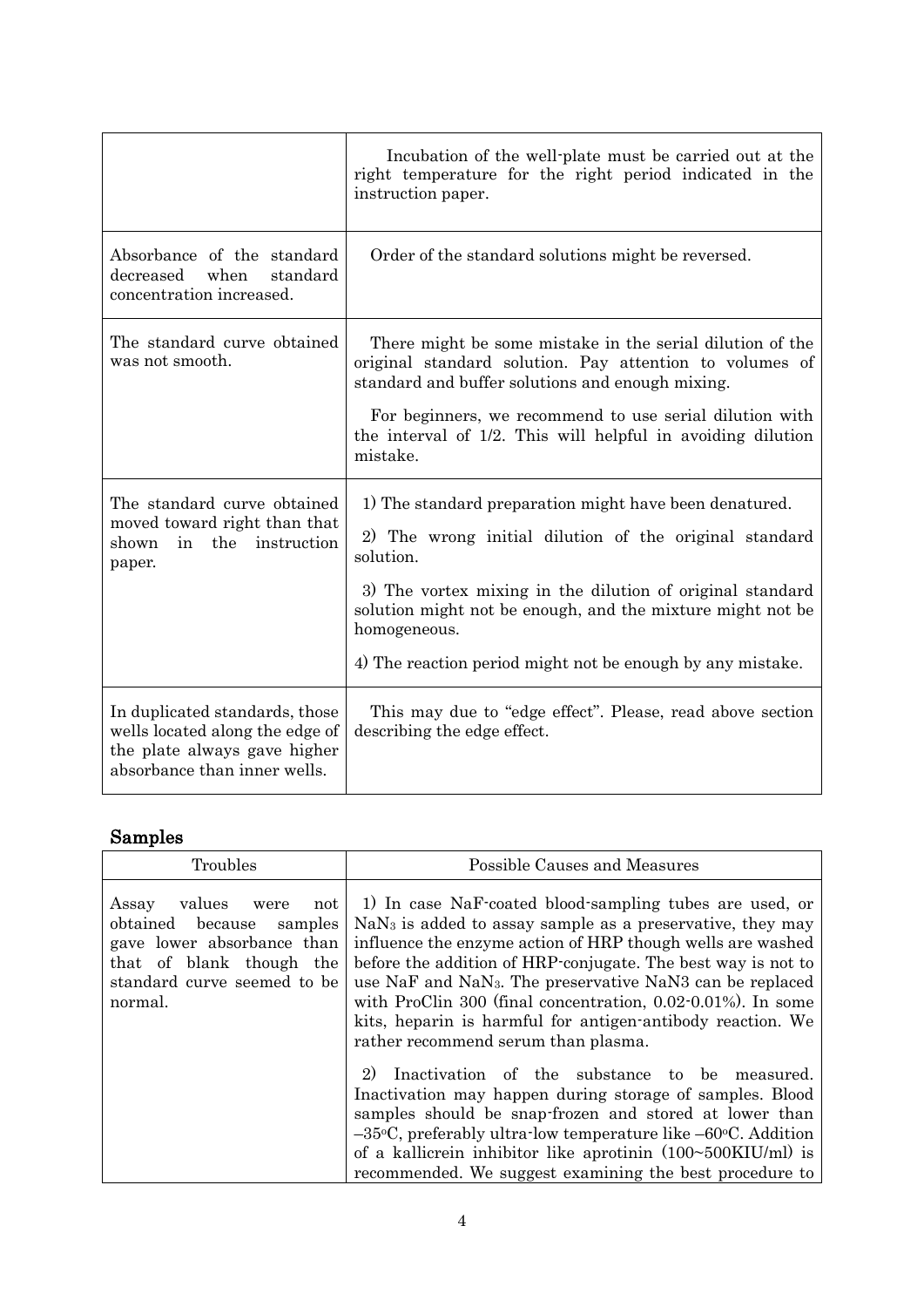|                                                                                                                                                                      | avoid inactivation for your laboratory.                                                                                                                                                                                                                                                                                                                                                                                                                                                                                                                |
|----------------------------------------------------------------------------------------------------------------------------------------------------------------------|--------------------------------------------------------------------------------------------------------------------------------------------------------------------------------------------------------------------------------------------------------------------------------------------------------------------------------------------------------------------------------------------------------------------------------------------------------------------------------------------------------------------------------------------------------|
|                                                                                                                                                                      | 3) In order to check the presence of any interfering<br>substances in blood samples, please, try a dilution test where<br>sample is assayed after serial dilution, and see if the "assay<br>value x dilution factor" gives always same value.                                                                                                                                                                                                                                                                                                          |
|                                                                                                                                                                      | 4) Low assay values owing to hemolysis. A slight hemolysis<br>will not influence on assay value, however, too much<br>hemolysis (hemoglobin concentration more than 40mg/ml)<br>may interfere significantly with the assay reaction.                                                                                                                                                                                                                                                                                                                   |
|                                                                                                                                                                      | 5) Low assay values due to pH of serum/plasma samples.<br>Blood samples like serum or plasma easily lose carbon<br>dioxide soon after preparation, and pH will become alkaline<br>$($ pH 8) which may interfere with antigen-antibody binding.                                                                                                                                                                                                                                                                                                         |
|                                                                                                                                                                      | 6) Blood samples obtained from animals by heavy ether<br>anesthesia contain ether which may influence on assay<br>reaction.                                                                                                                                                                                                                                                                                                                                                                                                                            |
| assay values<br>Lower<br>with<br>animal<br>samples<br>normal<br>compared with those obtained<br>with other maker's kit, or<br>those appeared in previous<br>reports. | This may be due to the difference in purity of the standard<br>preparations. If the standard preparation is of lower purity,<br>assay values will be high, and highly pure standard<br>preparation will give lower assay values, when the assay<br>values are expressed by the weight of the standard<br>preparation employed. If the values are expressed as the<br>international standard unit (or weight) the assay values will<br>remain similar range. This phenomenon very often happened<br>if you check various reports published in the past. |
| assay values<br>Lower<br>with<br>animal<br>normal<br>samples<br>compared with those obtained<br>in the previous assays using<br>the same kit.                        | 1) The substance in the sample might have been denatured<br>during the storage.<br>2) There might be some seasonal or diurnal changes in the<br>blood level of the substance to be measured.                                                                                                                                                                                                                                                                                                                                                           |
|                                                                                                                                                                      | 3) We recommend the use of positive control samples which<br>have been prepared and divided into many aliquots, and<br>stored at ultra-low temperature. One aliquot is measured as<br>a sample in every assay. This will be helpful in quality<br>control of assays.                                                                                                                                                                                                                                                                                   |
| Higher<br>assay values with<br>animal<br>normal<br>samples                                                                                                           | 1) This might be due to the same reason stated above, i.e.<br>difference in the purity of the standard preparation used.                                                                                                                                                                                                                                                                                                                                                                                                                               |
| compared with those obtained<br>with other maker's kit, or<br>those appeared in previous<br>reports.                                                                 | 2) The standard preparation in the present assay might be<br>inactivated by denaturation. Please, check the standard<br>curve if the curve has not shifted to the right.                                                                                                                                                                                                                                                                                                                                                                               |
|                                                                                                                                                                      | 3) There might be some seasonal or diurnal changes in the<br>blood level of the substance to be measured. You can check it<br>by using control samples in each assay.                                                                                                                                                                                                                                                                                                                                                                                  |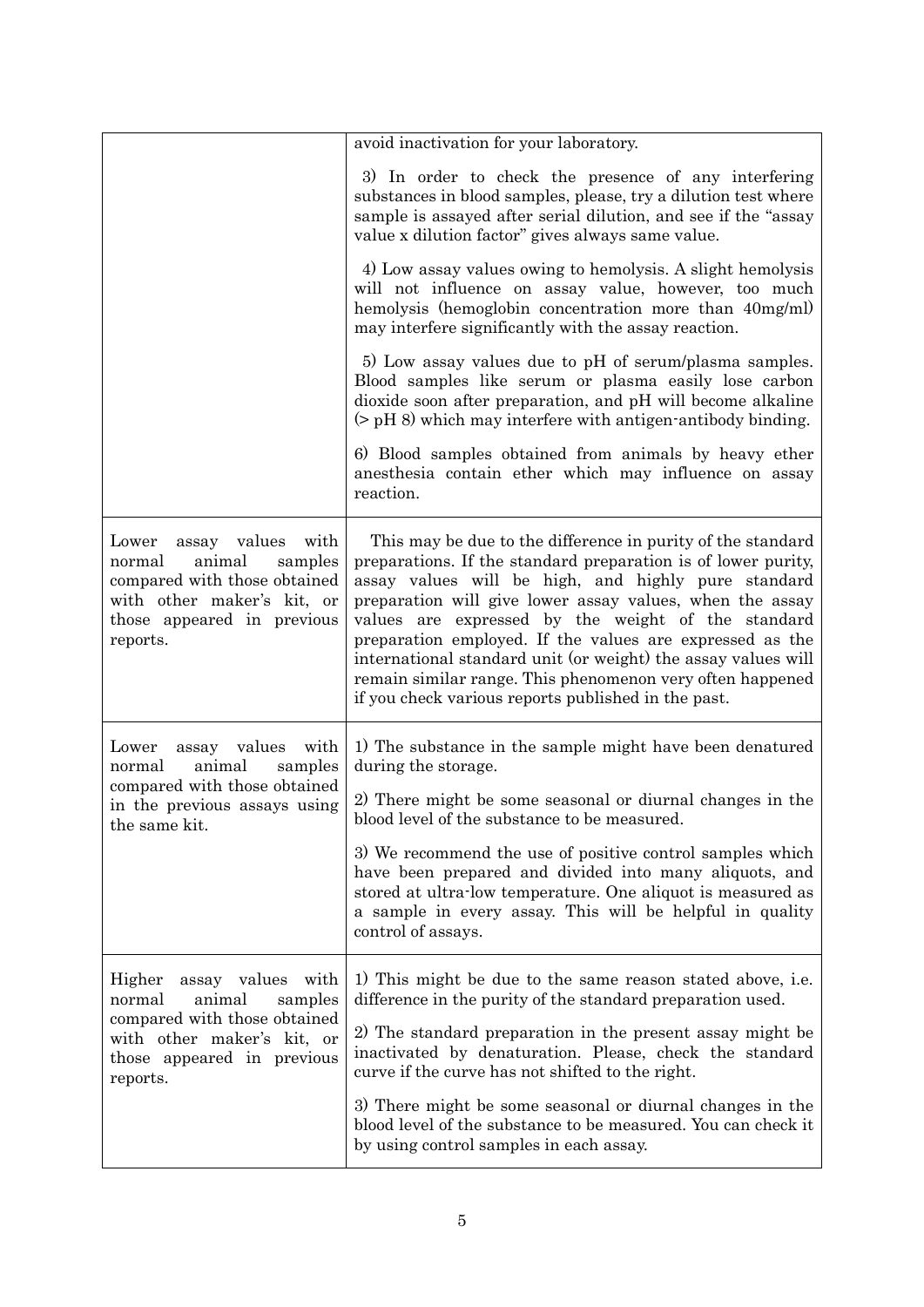| obtained with samples from<br>the tissue or cellar extraction,<br>chromatographic, isoelectric<br>focusing, or electrophoresis. | Assay values were not 1) pH of the sample might be out of the permitted range of<br>the assay (pH $6.5$ -8.0). Please, check pH and, if necessary,<br>neutralize by dilution with buffer, or by small volume of<br>acidic or alkaline solution.<br>2) Contamination with some organic solvents. Organic |
|---------------------------------------------------------------------------------------------------------------------------------|---------------------------------------------------------------------------------------------------------------------------------------------------------------------------------------------------------------------------------------------------------------------------------------------------------|
|                                                                                                                                 | solvents may interfere with the assay reaction. Please, dilute<br>them with buffer, or remove solvents with nitrogen stream or<br>placing under reduced pressure for same period.<br>Validity of a treatment method should be checked by a                                                              |
|                                                                                                                                 | recovery test.                                                                                                                                                                                                                                                                                          |

# Assay precision (variation)

| Trouble                                                                 | Possible Causes and Measures                                                                                                                                                                                                                                                                                                    |
|-------------------------------------------------------------------------|---------------------------------------------------------------------------------------------------------------------------------------------------------------------------------------------------------------------------------------------------------------------------------------------------------------------------------|
| Big variation between two<br>wells in duplicated assay was<br>observed. | The major factors making assay variation bigger are<br>heterogeneous proceeding of the reaction,<br>unsuitable<br>pipetting, and heterogeneity of samples.                                                                                                                                                                      |
|                                                                         | Factors<br>causing<br>heterogeneous proceeding of<br>assay<br>reactions.                                                                                                                                                                                                                                                        |
|                                                                         | 1) Scratching the bottom of the well by aspirator tip during<br>aspiration of washing buffer.                                                                                                                                                                                                                                   |
|                                                                         | 2) Scratching the bottom of the well by pipette tip during<br>addition of standards, samples, or reagents. Addition of the<br>reagent solution using a pipette with 8 or 12 tips is not<br>recommended because holding of such pipette in parallel<br>with the well-plate is very difficult and may easily cause<br>scratching. |
|                                                                         | The antibody coated on the bottom of well is not so stable,<br>and may be removed by scratching or hard water jet. The loss<br>of antibody makes heterogeneity among wells.                                                                                                                                                     |
|                                                                         | 3) Assay might be started while the well-plate was still cooler<br>than room temperature, and this made the heterogeneity in<br>the temperature among wells, and the edge effect happened.                                                                                                                                      |
|                                                                         | The well-plate and all reagents as well as assay samples<br>which have been stored in a refrigerator, should be set back<br>to room temperature by placing them outside at least for 1.5<br>hour before starting assay.                                                                                                         |
|                                                                         | 4) Air stream, warmer or cooler than room temperature from<br>air conditioner, cooling system of various<br>apparatus<br>including personal computer might influence well-plate<br>temperature. Heat radiation from a stove or instrument also<br>might give the same effect (edge effect).                                     |
|                                                                         | 5) Air stream from air conditioner or other instruments<br>might dry wells.                                                                                                                                                                                                                                                     |
|                                                                         | 6) Insufficient removal of washing buffer from the wells                                                                                                                                                                                                                                                                        |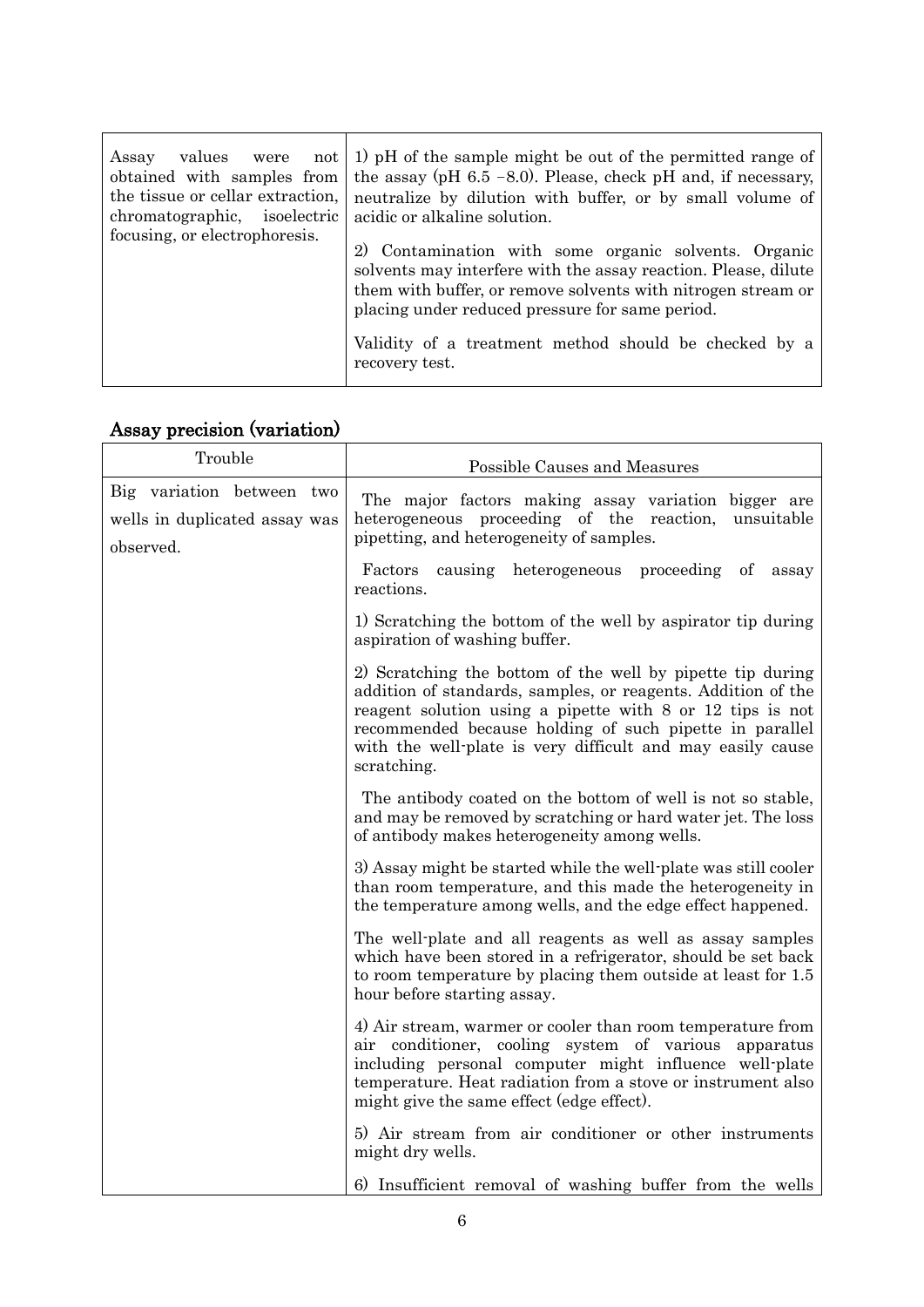| might dilute reagent solution added in the following step of<br>the procedure. The washing buffer should be completely<br>removed by striking well plate upside down on folded several<br>sheets of paper towel.                                                                                                                                                                                                                                                                                                                                                                                                                                |
|-------------------------------------------------------------------------------------------------------------------------------------------------------------------------------------------------------------------------------------------------------------------------------------------------------------------------------------------------------------------------------------------------------------------------------------------------------------------------------------------------------------------------------------------------------------------------------------------------------------------------------------------------|
| Assay variation due to pipetting                                                                                                                                                                                                                                                                                                                                                                                                                                                                                                                                                                                                                |
| 1) Variation of pipetting of standard solutions and samples<br>directly caused assay variation. To use proper pipette in<br>proper way is one of the most important points in ELISA.                                                                                                                                                                                                                                                                                                                                                                                                                                                            |
| The upper limit of the pipette must be coordinated to the<br>volume of standard or sample. Never use 100µl pipette, for<br>instance, for delivering $5 - 10\mu l$ standard or sample solution.<br>Also, it is necessary to check the variation of every pipette<br>with proper interval.                                                                                                                                                                                                                                                                                                                                                        |
| 2) There are two methods for the tip-type pipette do not mix<br>up "Pre-wetting method" and "Co-washing method". These<br>methods were described in our website "1. How to Operate<br>Shibayagi's ELISA Kits - An Introduction (Power point)".                                                                                                                                                                                                                                                                                                                                                                                                  |
| 3) Temperature of solution to be delivered might influence<br>variation in assay. If solution to be delivered is cooler or<br>warmer than room temperature, the volume of the solution<br>may be smaller or larger than setting, respectively. All the<br>solutions used in assay should have been stayed at room<br>temperature for enough period to get to the room<br>temperature.                                                                                                                                                                                                                                                           |
| 4) Choking up of the pipette tip might influence the variation<br>by decreasing the volume to be delivered. If<br>plasma<br>samples are frozen-stored and thawed, there formed fibrin<br>particles which chokes up a pipette tip, interfering with<br>pipetting. Please, check carefully the state of the samples<br>after thawing, and if you find fibrin particles, remove them<br>by any proper way.                                                                                                                                                                                                                                         |
| 5) Big variation would be obtained if the sample is not<br>homogeneous. When serum/plasma samples are stored<br>frozen, please be careful about the freezing method and<br>temperature. Slow freezing causes concentration gradient of<br>protein components, leaving high concentration in the<br>bottom. Also, when thawing thinner part will remain as ice<br>at the top. So, samples should be snap-frozen in a very low<br>temperature obtained by using dry ice-acetone mixture or<br>dry ice-ethanol mixture, and stored under<br>ultralow<br>temperature if possible. After thawing, please, stir the<br>sample well on a vortex mixer. |

# Plate seal

| Trouble                                             | Possible Cause and Measure                                                           |
|-----------------------------------------------------|--------------------------------------------------------------------------------------|
| removed completely, and some   from a refrigerator. | Plate seal could not be The seal might be removed soon after the plate was taken out |
| parts remained on the plate.                        | The plate seal has been attached to the plate with heat                              |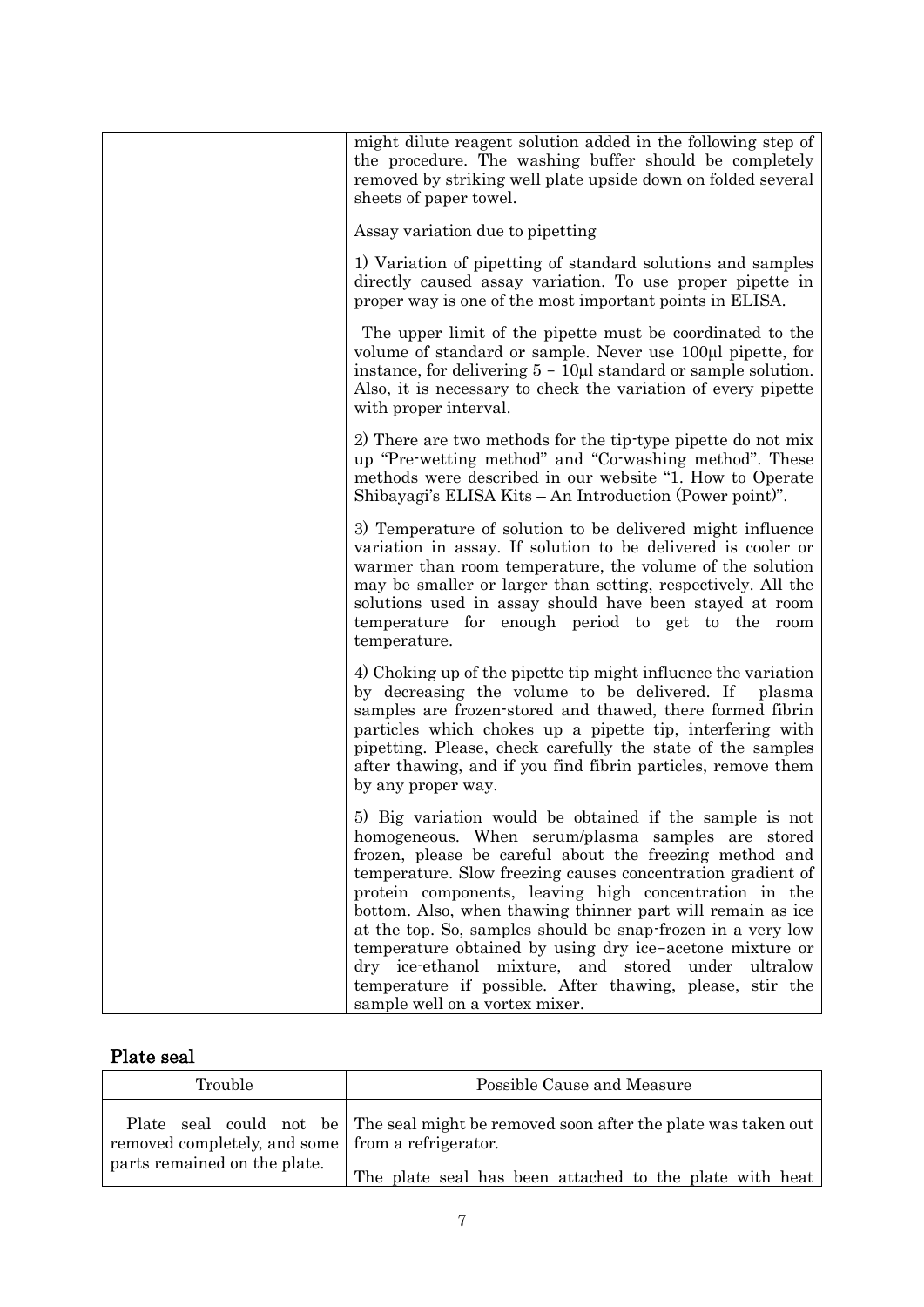| (without any glue). If you try to remove seal from the plate<br>soon after taking out from a refrigerator, it is not easy to<br>remove completely. Please, wait until the plate gets back to<br>the room temperature, at room temperature, the seal is<br>easily peeled off. |
|------------------------------------------------------------------------------------------------------------------------------------------------------------------------------------------------------------------------------------------------------------------------------|
|                                                                                                                                                                                                                                                                              |

## Reagents

| <b>Trouble</b>                                       | Possible Cause and Measure                                                                                                                                                                                                                                                                                                          |  |  |  |
|------------------------------------------------------|-------------------------------------------------------------------------------------------------------------------------------------------------------------------------------------------------------------------------------------------------------------------------------------------------------------------------------------|--|--|--|
| Some crystals were found in<br>the reagent solution. | From the solubility of the components, some crystals might<br>be formed in reagent solution. In such case, please, warm up<br>the solution by placing the bottle in warm water (lower than<br>$37\degree$ C) until those crystals are dissolved, then stir the bottle<br>and place it in water of room temperature for some period. |  |  |  |

## Important Points in Performing ELISA

## Sampling and treatments of samples Serum or plasma?

In general, we recommend using serum samples.

 In getting plasma, heparin is most often used as an anti-coagulant at a final concentration of  $1.2\text{-}12$ U/ml  $(10\text{-}100\mu\text{g/ml})$ , however, in some kits, such as rat/mouse TSH assay kit, heparin interferes with the reaction, causing concentration-dependent poor assay values. In such case, we recommend to use EDTA (at a maximum final concentration of 1mg/ml). Use of fluoride must be avoided because fluoride ion is a potent inhibitor of peroxidase. Even if wells are washed after the binding reaction to capture antibody a trace amount of remaining fluoride ion may interfere with the enzyme activity.

 An important phenomenon with frozen plasma is that an insoluble substance (fibrin) will be formed when thawed. In this case, the sample must be vortexed and centrifuged, then the insoluble cluster flowing in the plasma should be taken out by a thin wire needle sharply bent at an end. If such fibrin remains in the sample, it may clog the tip of a pipette and influences assay variability.

## Influence of hemolysis

As an example, the results of a test with rat insulin assay kit are shown below. The test was carried out with n=5.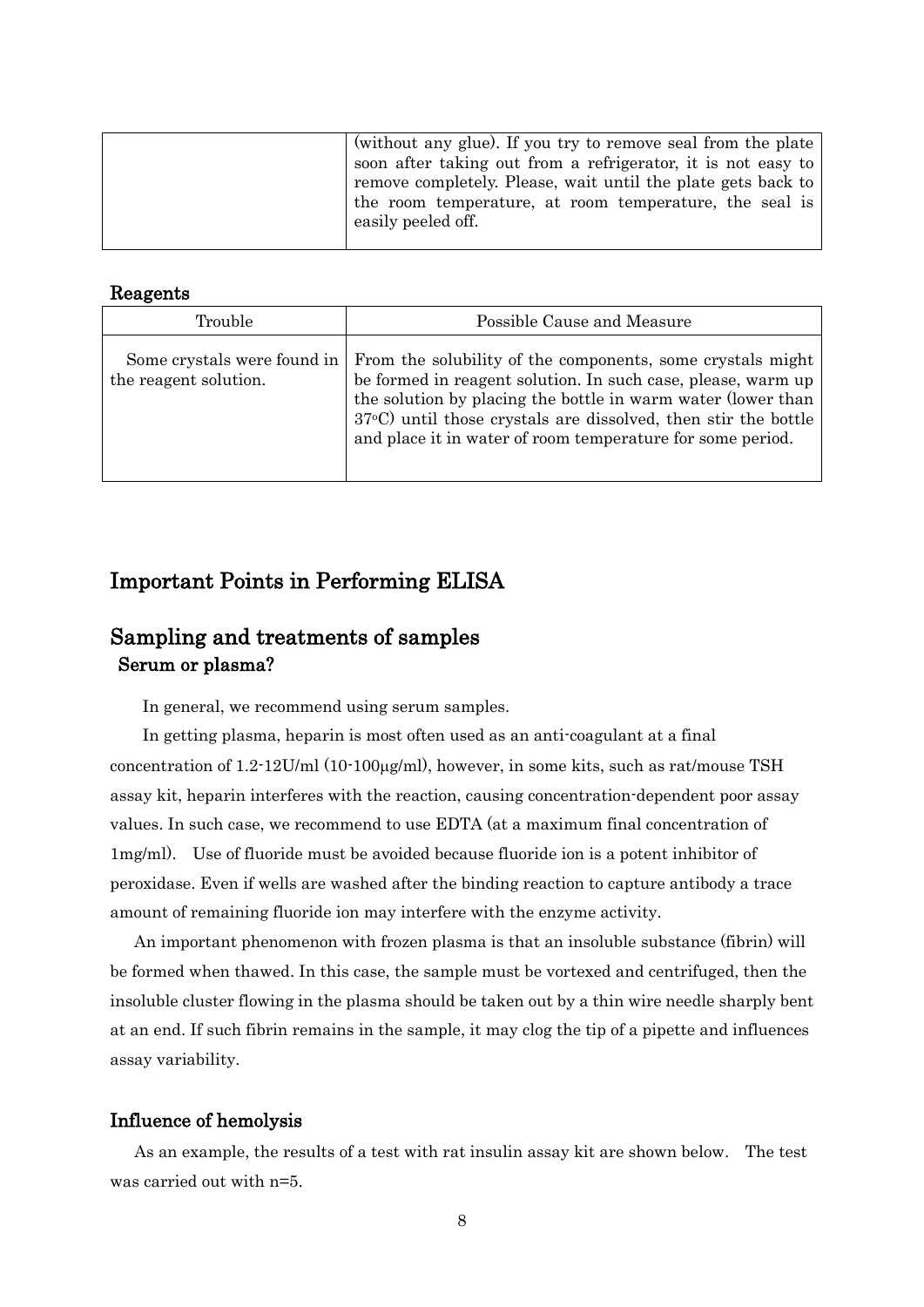| Samples        |                    | Hemoglobin concentration (mg/dl) |       |       |       |  |
|----------------|--------------------|----------------------------------|-------|-------|-------|--|
|                |                    | $\Omega$                         | 10    | 20    | 40    |  |
|                | Assay value, ng/ml | 0.521                            | 0.533 | 0.500 | 0.456 |  |
|                | $\%$               | 100%                             | 102%  | 96.0% | 87.5% |  |
| $\overline{2}$ | Assay value, ng/ml | 1.04                             | 0.998 | 0.989 | 0.925 |  |
|                | $\frac{0}{0}$      | 100%                             | 96%   | 95.1% | 88.9% |  |
| 3              | Assay value, ng/ml | 3.56                             | 3.35  | 3.39  | 2.56  |  |
|                | $\frac{0}{0}$      | 100%                             | 94.1% | 95.2% | 71.9% |  |

With hemoglobin concentration above 40mg/dl, the assay values are lowered significantly.

## Hemoglobin concentration and sample color



Be careful! Mouse blood is easily hemolysed.

### Preservatives

Sodium azide (NaN<sub>3</sub>) is very often used as a preservative. But better to avoid this substance because it is a potent inhibitor of peroxidase from the similar reason to fluoride ion.

ProClin 300 (at final concentration 0.02-0.01%) may be allowed.

 On the other hand, a preservative such as aprotinin(or trasylol), which is a kallikrein inhibitor, is sometimes necessary to protect the substance to be assayed. Aprotinin should be added to serum (plasma) at a final concentration of 100-500KIU/ml.

## pH of samples

 Serum or plasma, when fresh, shows pH near neutral, however, it very quickly goes to alkaline more than pH 8 by losing CO2. When frozen the solubility of CO2 is reduced, and shows alkaline pH very quickly after thawing. Some substance may be inactivated under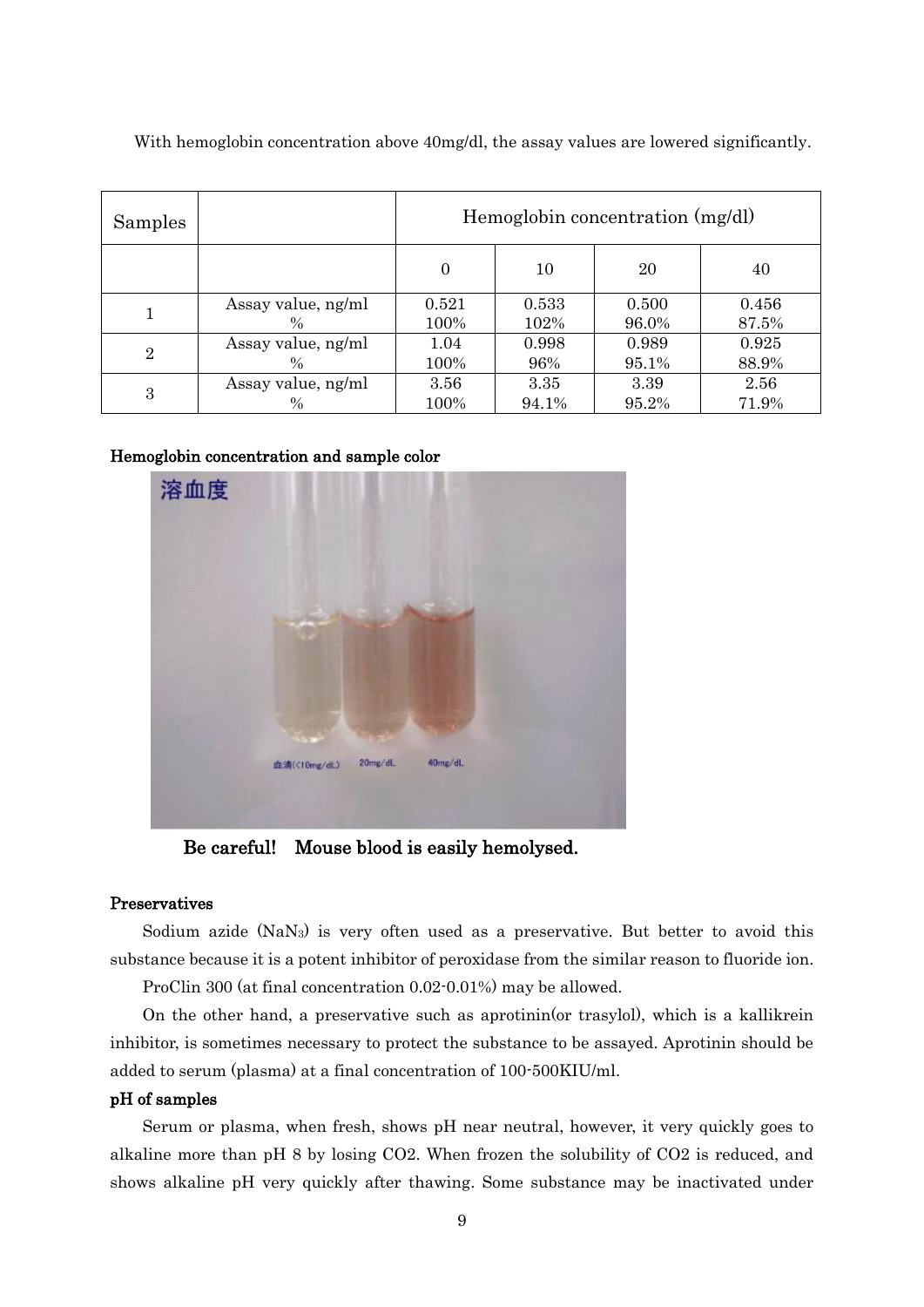alkaline pH. In alkaline pH, the antigen-antibody reaction is interfered.

 If the sample is incubation medium, its pH may be also alkaline if buffered with bicarbonate.

So, if the buffering action of assay reagent is weak, the reaction will be influenced by sample pH. Please, check pH of your samples and neutralize them by adding proper neutral buffer if necessary.

## Storage temperature and freezing-thawing

 Sample storage temperature is better to be lower than -35oC. Ultra-low temperature such as -80oC is recommended for a long-term storage.

 A long storage in a home freezer is not recommended because the sample is frozen very slowly and the solute may separate from solvent, and is concentrated at to the bottom of the storage tube. This may sometimes cause inactivation.

When samples are frozen and stored, first snap-freeze the sample using dry ice-acetone mixture or dry ice-ethanol, then transfer them into a freezer.

 Repeated freezing and thawing is also harmful to the protein, and may cause inactivation.

 When samples are taken out from the freezer and thawed, never forget to vortex these samples because the solution after thawing is not homogeneous, and the bottom area contains more solute.

## **Pipettes**

#### Selection of pipettes

 Pipettes for samples and standard solutions are especially important because their precision directly influence the assay precision. When you add samples or standards at a volume of 5 or 10  $\mu$ , for example, use a pipette with the maximal setting volume of 5 or 10 $\mu$ , and never use with the maximum setting volume of 100 ul or more. In other words, use volume-matched pipette. If you measure  $100\mu l$  with maximum  $100\mu l$  pipette, the precision of the delivery volume is about  $1\%$ , however, when you measure  $5\mu$  with the same pipette, the precision will be nearly 30%.

 With a widely used tip-type pipette, the important factor is the temperature of the solution to be delivered. If the solution temperature is higher than room temperature, it may cause an expansion of the air in the tip and the pipette, thus delivers smaller volume of the solution. On the other hand, colder solution than room temperature causes shrinkage of the air, and delivered volume will be more than setting. If the sample solution is highly viscous, solution attached to the inner wall of the tip would be more than that of thinner solution, so the first delivery volume would be less. The amount of solution attached to the outside of the tip would be also important, and in order to remove this, "touch and go" procedure is necessary.